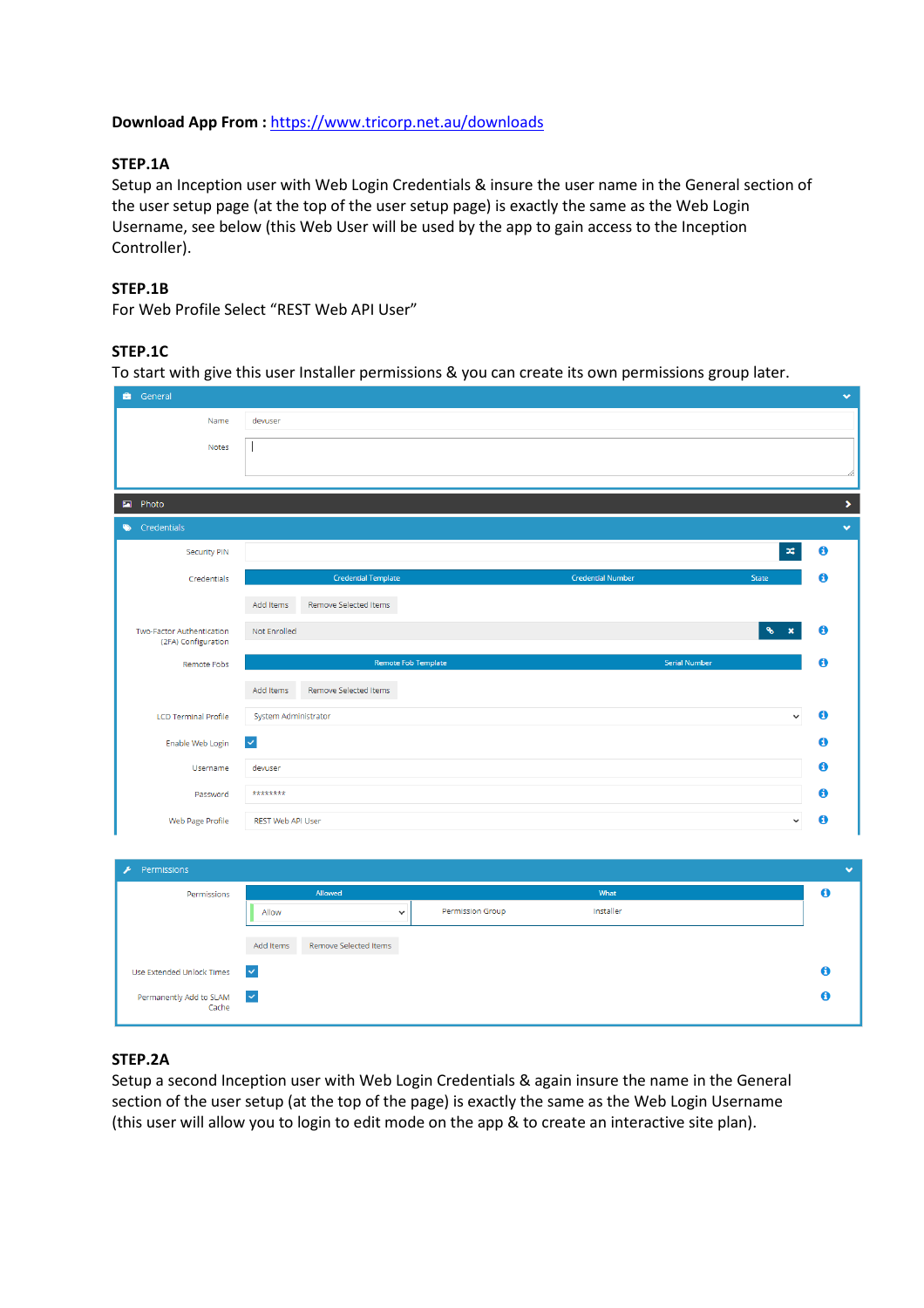#### **STEP.2B**

Create a LCD Terminal Profile called **Windows Application** by Duplicating the Basic User Profile & renaming it to **Windows Application**

# **STEP.2C**

Setup the second user with this newly created **Windows Application** LCD Terminal Profile

# **NOTE**

Unlike the first Web User, this Web User doesn't require any permission's to be setup, however this user must have the LCD terminal Profile section set to **Windows Application** (see below).

| General                                          |                                                                 | $\checkmark$          |
|--------------------------------------------------|-----------------------------------------------------------------|-----------------------|
| Name                                             | joe2                                                            |                       |
| Notes                                            |                                                                 |                       |
|                                                  |                                                                 | h                     |
| Photo<br>圖                                       |                                                                 | $\blacktriangleright$ |
| Credentials                                      |                                                                 | $\checkmark$          |
| <b>Security PIN</b>                              | $\mathbf{x}$                                                    | $\mathbf 6$           |
| Credentials                                      | <b>Credential Template</b><br><b>Credential Number</b><br>State | $\mathbf 6$           |
|                                                  | Add Items<br>Remove Selected Items                              |                       |
| Two-Factor Authentication<br>(2FA) Configuration | $\mathcal{C}$<br>Not Enrolled                                   | $\bullet$             |
| Remote Fobs                                      | <b>Remote Fob Template</b><br><b>Serial Number</b>              | $\bullet$             |
|                                                  | Remove Selected Items<br>Add Items                              |                       |
| <b>LCD Terminal Profile</b>                      | <b>Windows Application</b><br>$\check{~}$                       | $\mathbf 0$           |
| Enable Web Login                                 | $\vert \vee \vert$                                              | $\mathbf{a}$          |
| Username                                         | joe2                                                            | $\mathbf 0$           |
| Password                                         | ********                                                        | 0                     |
| Web Page Profile                                 | Control and User Admin<br>$\checkmark$                          | $\bullet$             |
| Email Address                                    |                                                                 | $\mathbf 6$           |
| Linked SkyCommand App User                       | $\mathcal{C}$                                                   | $\mathbf 6$           |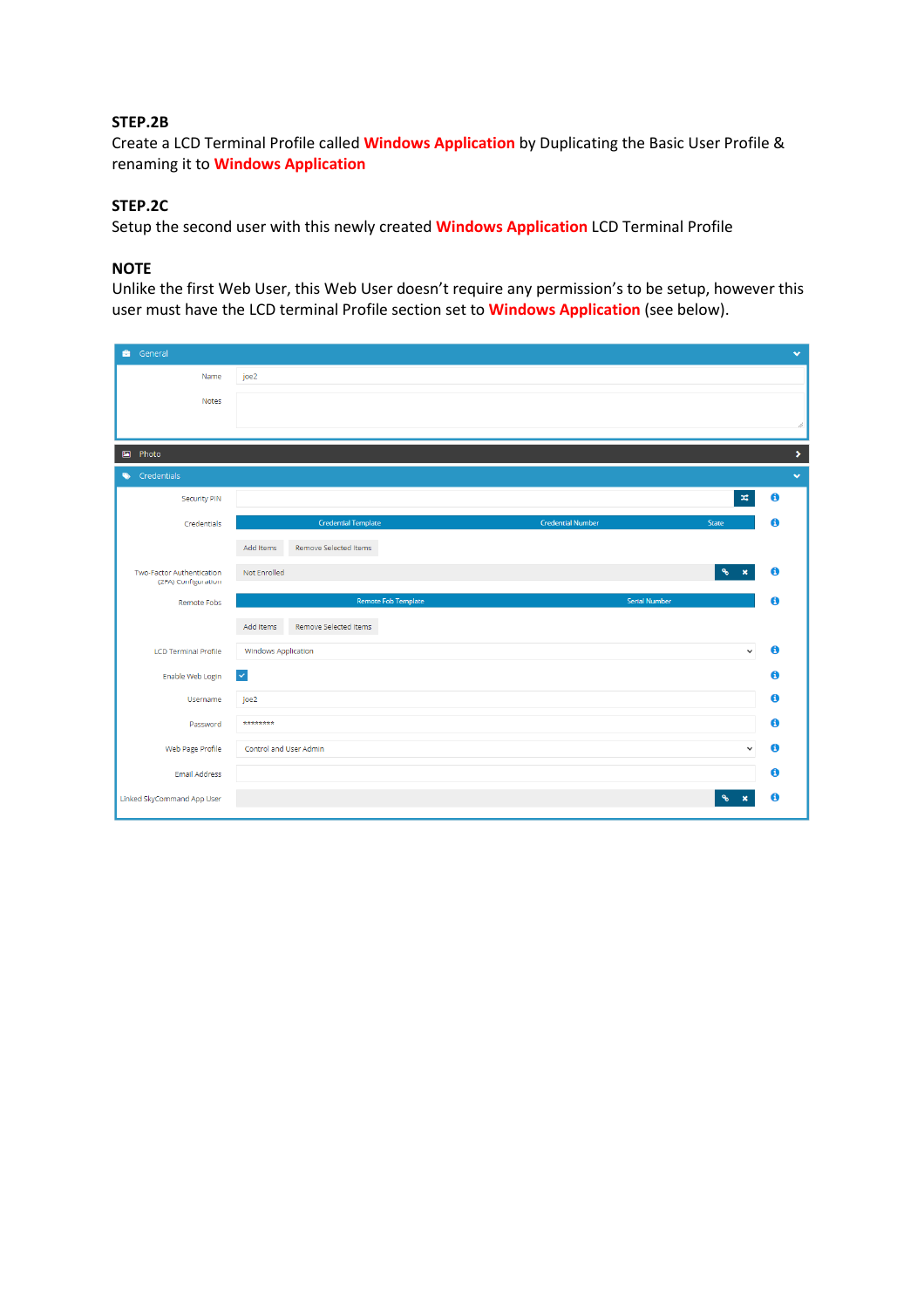| Serial Number    | in XXXXXXXX | Security & Connection UI Settings Miscellaneous |  |                    |          |
|------------------|-------------|-------------------------------------------------|--|--------------------|----------|
| <b>User Name</b> | devuserjoe  |                                                 |  |                    |          |
| Password         | ######      |                                                 |  |                    |          |
| Off Site         | Yes         | $\ddot{\phantom{1}}$                            |  |                    |          |
| Timeout          | 20          | $\div$                                          |  |                    |          |
|                  |             |                                                 |  | Edit Settings File | Validate |

Once you have installed the app you will need to do some minor configurations when first run it.

Enter the Inception's Serial number: INxxxxxxxx

Enter the User Name of the first user you created: devuser (example only)

Enter the Password of the first user you created: 112233 (example only)

Off Site = Yes or No (This is so you can connect to your Inception either locally or across the internet using Sky Tunnel).

Then click on validate & if your info is correct it will say "Success" & then click on save.

|         | For Tech Support please call             |
|---------|------------------------------------------|
|         | Joe Tripodi from TriCorp Technologies    |
|         | Mobile Phone: 0418818999                 |
| Version | 10765241925                              |
| Date    | 20201213 231455                          |
| Hash    | 60d6d21a33bca13da163615ec3c7629fdd58d4b5 |
|         | Invalid                                  |

Now click on License Tab & enter the text string below (If Installation key below has expired please send an email to info@tricorp.net.au & I will send you a new license key);

71dfrHBCnseOx/tXDglaVS91K2HpD5FhKJylUXA5WVwQ05jPUAA/H3zLS0VltjrhOohUYZt4eSS4JpBMaq CGMOFbnLvBWXEIKk8DNiok17NTRWqiqnu2Iivrzbzy3KdQPJ4vXSJRMfl1J6JJv5bBBi4oR0sqQtRh5a7NB SU8ErTnCAbaRe9H3oUKuxE2timWwqaTJ5zeXwZx0uSrvB6DCFU25FgpXx5oNVmEELPKhEDUlDW76n+ pZ8ySx/2bjWcVqzi7JdFD00IE7IIgYykWJsofkS1HOfl3K/oHomLntd4X5VHpLIyu59e3KalAvdzO